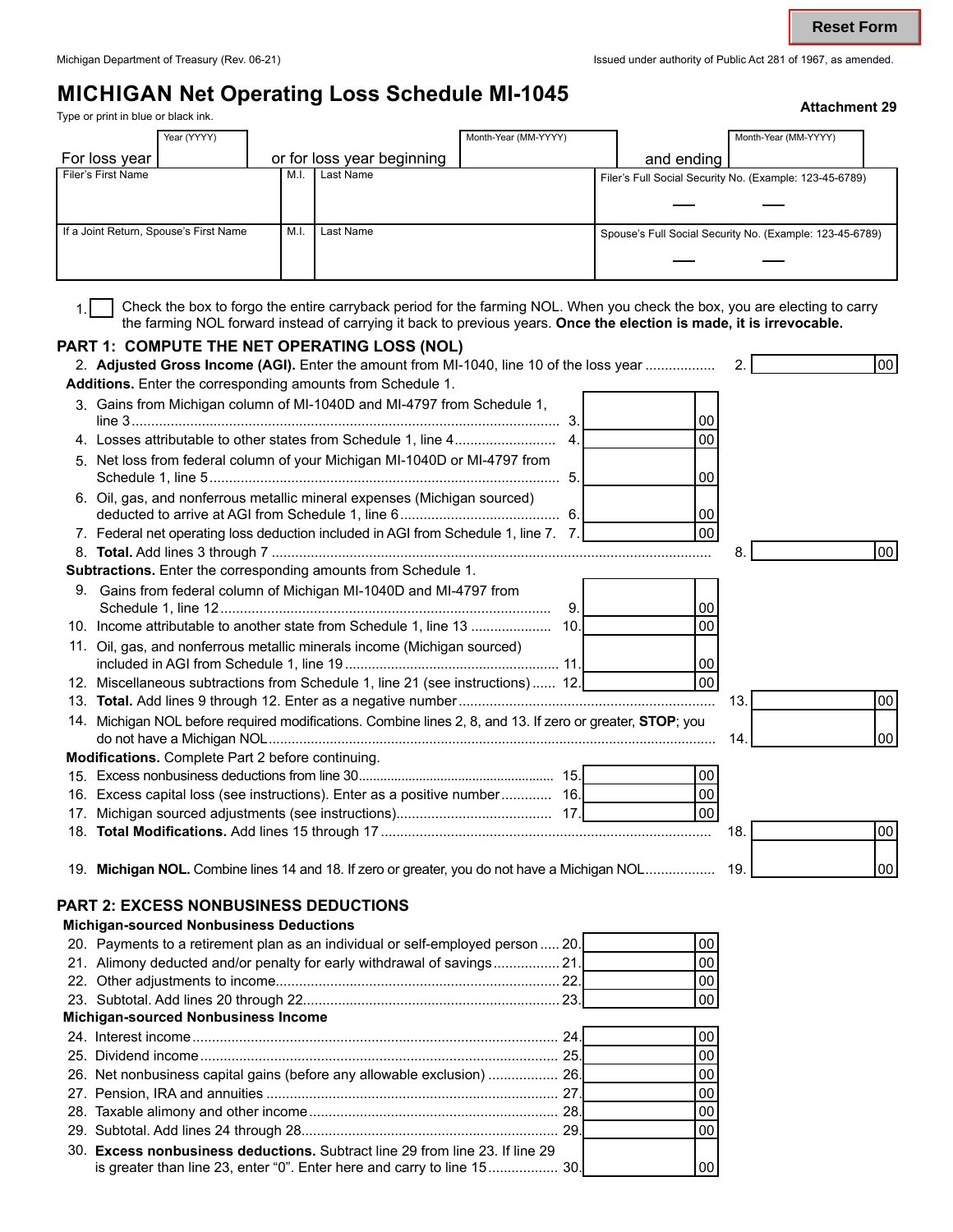### **Instructions for** *Michigan Net Operating Loss Schedule* **(Schedule MI-1045)**

#### **Purpose**

*Michigan Net Operating Loss Schedule* **(Schedule MI-1045)** is used to compute the Michigan net operating loss (NOL) and is now filed with the loss year return (including e-filed returns).

*Michigan Net Operating Loss Deduction* **(Form 5674)** is used to compute the current year Michigan NOL deduction. Form 5674 is required to claim an NOL deduction on Schedule 1.

**Michigan Net Operating Loss Carryforward** deduction is claimed on Michigan Schedule 1. A completed Schedule MI-1045 for the loss year(s) and Form 5674 are required before an NOL carryforward deduction can be claimed.

*Michigan Farming Loss Carryback Refund Request*  **(Form 5603)**, is used to claim a refund from a farming loss carryback.

#### **Federal Tax Cuts and Jobs Act of 2017**

The federal Tax Cuts and Jobs Act (TCJA) of 2017 limits business losses that are included in adjusted gross income (AGI) for 2021 and future tax years. The limitation is computed by aggregating business income and business losses. If the computation results in a loss, the Internal Revenue Code (IRC) 461(l) limits business losses in excess of business income. The limitation is adjusted for inflation each year. Losses in excess of the limitation are not included in AGI and become an NOL available to claim in the following year computed on the *Michigan Excess Business Loss* Form MI-461.

#### **New Terminology**

Due to the federal TCJA, limitations were imposed on NOL deductions for losses incurred in 2018 and future tax years. This created two groups of NOLs. For Michigan forms and instructions these are identified as Group 1 NOLs and Group 2 NOLs. Group 2 NOLs are further divided into two subcategories as Group 2 CARES and Group 2 TCJA.

- **Group 1 NOLs** are those created in 2017 and prior.
- **Group 2 NOLs:** 
	- **Group 2 CARES NOLs** are those created in 2018, 2019 and 2020. The carryforward of these NOL deductions are limited to 80 percent of Michigan taxable income before exemptions and previously claimed NOL deductions beginning in tax year 2021.
	- **Group 2 TCJA NOLs** are those created in 2021 and future tax years. These NOL deductions are limited to 80 percent of Michigan taxable income before exemptions and previously claimed NOL deductions.

The TCJA eliminates most NOL carrybacks for NOLs incurred in tax years after 2020 and allows the NOL to be carried forward indefinitely until fully absorbed. A twoyear carryback is available for farming NOLs.

#### **Federal CARES Act of 2020**

For tax years 2018, 2019, and 2020 the federal CARES Act replaced many of the provisions of the federal TCJA. The 2020 Schedule MI-1045 accommodates the changes set by the CARES Act and should be used if you are claiming a loss created in 2018, 2019 or 2020.

#### **What is a Net Operating Loss?**

An NOL occurs when business loss exceeds income in a particular year. In general terms, a federal NOL is computed by starting with federal taxable income and making the following modifications by eliminating:

• Capital losses in excess of capital gains and any excluded capital gains. The excess capital loss deduction is calculated on a U.S. Form *1045 Schedule A*, line 21 or 22. An excess capital loss includes a U.S. Form *Schedule D* loss that is limited to \$3,000. The capital loss may be greater than \$3,000 if nonbusiness capital losses were offset by business gains that are also reported on U.S. Form *Schedule D*.

**Example:** U.S. Form *1045*, *Schedule A*, line 22 computed a \$15,000 excess capital loss. The \$15,000 excess capital loss cannot be used to increase the NOL.

- NOL carryovers from other years
- Excess of nonbusiness deductions over nonbusiness income

**Example:** \$10,000 nonbusiness stock loss and \$50,000 gain from the sale of a business asset (U.S. Form *4797*) produce a U.S. Form *Schedule D* gain of \$40,000. The \$10,000 stock loss is nonbusiness and cannot be used to increase an NOL.

If the end result is negative, a federal NOL has been created for use in another tax year. For additional information on federal NOLs, see Internal Revenue Service (IRS) Publication 536.

#### **The Michigan NOL**

The Michigan NOL is computed independently of the federal NOL. The calculation of a Michigan NOL follows the same general format as the federal NOL calculation but begins with federal AGI rather than federal taxable income. Therefore, federal itemized or standard deductions that may be used to create or contribute to the federal NOL are not considered when calculating the Michigan NOL. The Michigan NOL is subject to the allocation and apportionment provisions of Chapter 3 of the Income Tax Act which excludes income and loss attributable to other states. Additionally, income from the production of oil and gas and nonferrous metallic mineral extraction subject to Michigan severance tax and expenses of production are excluded.

To determine whether an NOL was incurred from Michigan sources, regardless of whether or not there was a corresponding federal NOL, complete the Schedule MI-1045 for the year of the loss.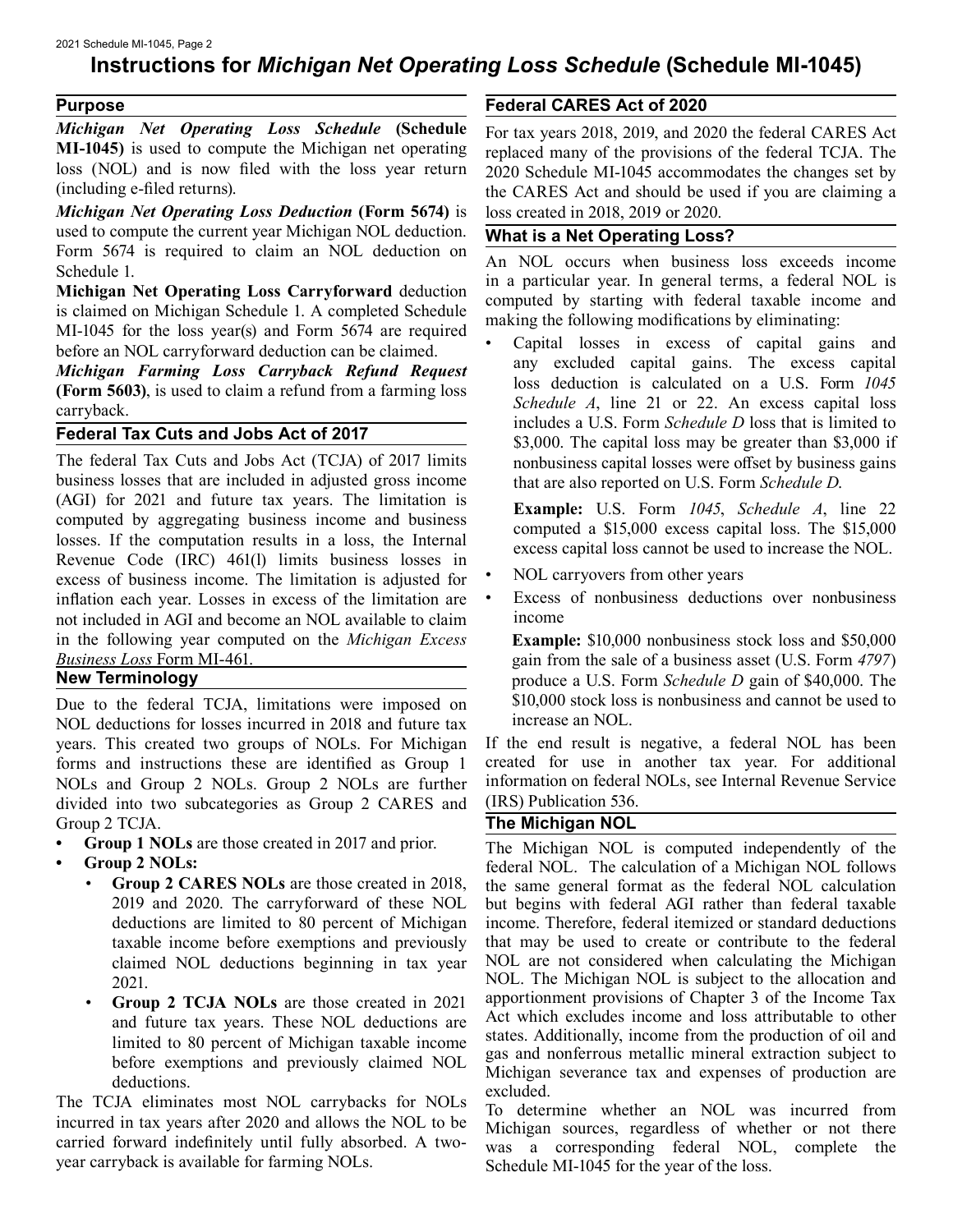2021 Schedule MI-1045, Page 3

The Michigan NOL may be carried over in the same manner and to the same time periods as provided for in IRC 172 in effect for the year the loss was incurred. An NOL must be claimed in consecutive years. If there is a change in filing status, Michigan follows federal regulations. Additionally, the amount of the combined Michigan NOL carryover must be reduced by any Michigan sourced excess capital loss and other modifications required under IRC 172 or elections under IRC 965 claimed in the previous carryover year.

For additional information regarding NOLs, see IRS Publication 536 and Michigan *Revenue Administrative Bulletin 2020-23***.** 

#### **Nonresidents and Part-Year Residents**

Nonresidents and part-year residents may also be entitled to a Michigan NOL deduction. Only Michigan-sourced income or loss may create a Michigan NOL. Complete Schedule MI-1045 to determine if a Michigan NOL was incurred. In a carryforward year, enter the total amount of the federal NOL deduction included in AGI on *Michigan Nonresident and Part-Year Resident Schedule*  (Schedule NR), line 11, column C. The Michigan NOL deduction is computed on Form 5674 and claimed as a subtraction on the Michigan Schedule 1.

**NOTE:** Do not report a Michigan NOL deduction on Michigan Schedule NR or claim the federal NOL deduction as an addition on Michigan Schedule 1.

#### **Amending the NOL**

If you file an amended MI-1040 for a loss year which changes your NOL, you must include the applicable amended MI-1045 for the loss year. Provide all required supporting documentation to substantiate the change. If you need to amend an NOL carryforward, see the applicable year's MI-1040 booklet on filing an amended MI-1040. Include all required documentation to substantiate the change. An NOL must be claimed in consecutive years. Do not amend Form MI-1040 to request a refund for the carryback year, see Form 5603 to claim a farming loss carryback.

#### **Statute of Limitations for NOL Refund Claims**

A claim for a refund based on an NOL must be filed within the four-year statute of limitations period (open tax year). If an NOL is sustained in a year that is outside the four-year statute of limitations period (closed tax year), a taxpayer may still claim the NOL deduction in open tax years. However, the election to forgo the carryback of an NOL is not allowed if the NOL was established outside the statute of limitations period. The taxpayer must calculate the amount of the Michigan NOL that would have been absorbed by Michigan taxable income before exemptions in the closed tax year(s) to determine the amount that can be carried forward to the first open tax year(s). Treasury may redetermine the correct taxable income before exemptions in a closed tax year to ascertain either the amount of an NOL or the amount of an NOL deduction absorbed in the closed tax year(s) to determine the correct NOL carryforward to the first open tax year.

# **Line-by-Line Instructions for Schedule MI-1045**

*Lines not listed are explained on the form.* 

#### **Part 1: Compute the Net Operating Loss**

To complete Part 1, use entries from your *Michigan Individual Income Tax Return* (MI-1040) and Michigan Schedule 1 for the year the loss occurred.

**Line 12:** Miscellaneous subtractions are limited to:

- Losses from the disposal of property reported in the Michigan column of MI-1040D, line 13, or MI-4797, line 18b
- Adjustments for out of state business activity not reported on another line of Schedule 1 or this form.

**Line 15:** Complete Part 2 and enter amount from line 29 on this line.

 then entered on this line. **Line 16:** The excess capital loss deduction must be calculated on a U.S. Form *1045 Schedule A*, line 21 or 22,

Line 17: Enter the following Michigan sourced adjustments from U.S. Form *1040 Schedule 1*, used to arrive at federal AGI:

- Deduction for self-employment tax
- Deduction for self-employed health insurance
- Educator expenses and/or moving expenses

**Line 19:** This is the Group 2 NOL available to claim as a carryforward to the next tax year on Form 5674 or carryback on Form 5603, if eligible.

#### **Part 2: Excess Nonbusiness Deductions**

To complete Part 2, use the Michigan portion of entries from your U.S. Form *1040* for the year the loss occurred. Michigan follows the general NOL provisions of IRC 172 for determining nonbusiness deductions. See IRC Reg 1.172-3 for more information.

Lines 20 through 22: Enter the Michigan-sourced nonbusiness deductions from U.S. Form *1040 Schedule 1*.

Lines 24 through 28: Enter the Michigan-sourced nonbusiness income included in line 14.